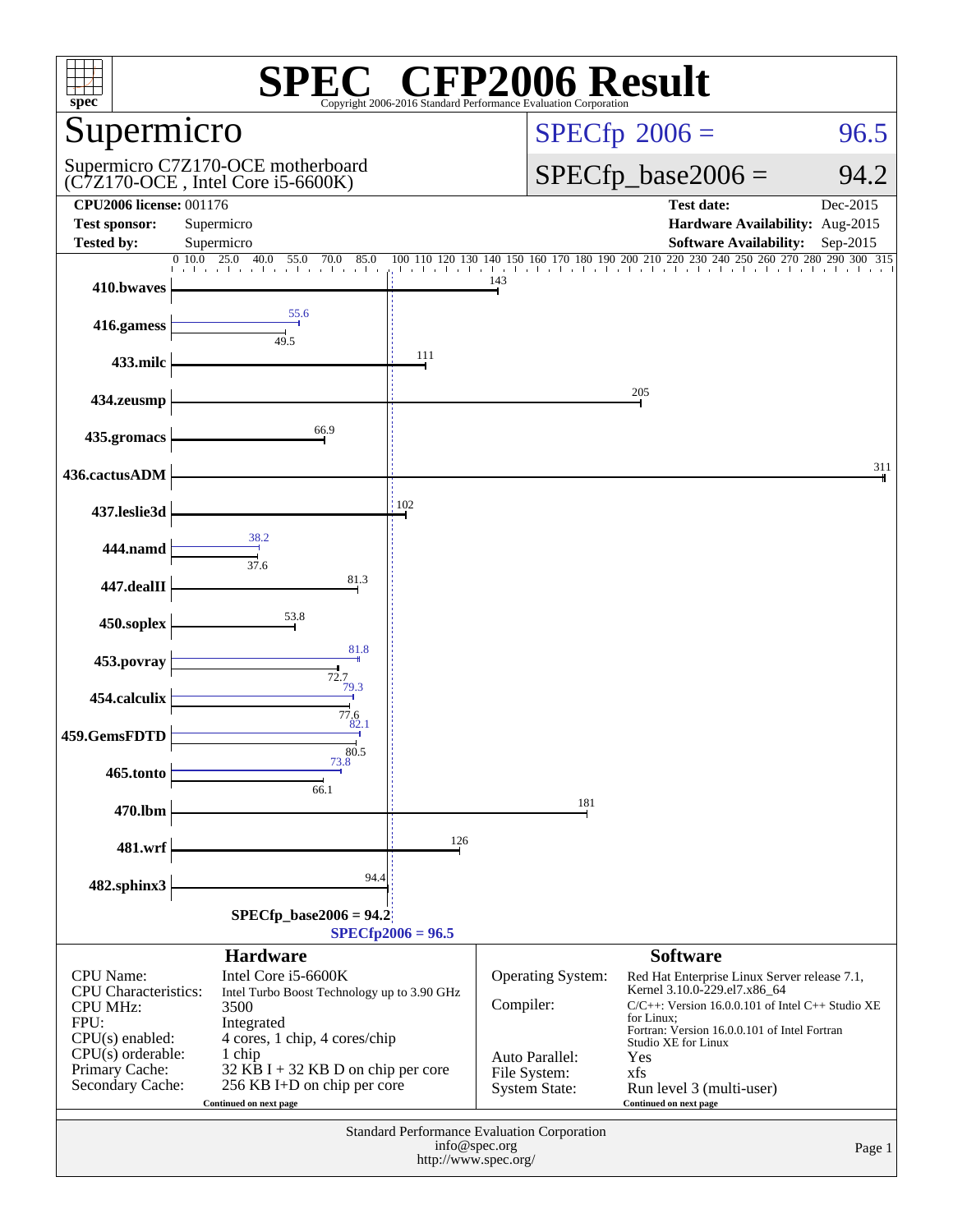

## Supermicro

#### (C7Z170-OCE , Intel Core i5-6600K) Supermicro C7Z170-OCE motherboard

#### $SPECTp2006 = 96.5$

#### $SPECfp\_base2006 = 94.2$

| <b>CPU2006 license: 001176</b>       |                                                                                                          |                                                            | Dec-2015<br><b>Test date:</b>               |  |  |
|--------------------------------------|----------------------------------------------------------------------------------------------------------|------------------------------------------------------------|---------------------------------------------|--|--|
| <b>Test sponsor:</b>                 | Supermicro                                                                                               | Hardware Availability: Aug-2015                            |                                             |  |  |
| <b>Tested by:</b>                    | Supermicro                                                                                               |                                                            | <b>Software Availability:</b><br>$Sep-2015$ |  |  |
| L3 Cache:<br>Other Cache:<br>Memory: | $6 \text{ MB I+D}$ on chip per chip<br>None<br>16 GB (4 x 4 GB 1Rx8 PC4-2800R-U, running at 2133<br>MHz) | <b>Base Pointers:</b><br>Peak Pointers:<br>Other Software: | $64$ -bit<br>$32/64$ -bit<br>None           |  |  |
| Disk Subsystem:<br>Other Hardware:   | $1 \times 200$ GB SATA III SSD<br>None                                                                   |                                                            |                                             |  |  |

| <b>Results Table</b>   |                                                                                                          |              |                |       |                |       |                |              |                |              |                |              |
|------------------------|----------------------------------------------------------------------------------------------------------|--------------|----------------|-------|----------------|-------|----------------|--------------|----------------|--------------|----------------|--------------|
|                        | <b>Base</b>                                                                                              |              |                |       |                |       | <b>Peak</b>    |              |                |              |                |              |
| <b>Benchmark</b>       | <b>Seconds</b>                                                                                           | <b>Ratio</b> | <b>Seconds</b> | Ratio | <b>Seconds</b> | Ratio | <b>Seconds</b> | <b>Ratio</b> | <b>Seconds</b> | <b>Ratio</b> | <b>Seconds</b> | <b>Ratio</b> |
| 410.bwayes             | 95.2                                                                                                     | 143          | 95.3           | 143   | 95.6           | 142   | 95.2           | 143          | 95.3           | 143          | 95.6           | 142          |
| $416$ .gamess          | 395                                                                                                      | 49.5         | 395            | 49.5  | 395            | 49.6  | 352            | 55.6         | 352            | 55.6         | 352            | 55.6         |
| $433$ .milc            | 82.8                                                                                                     | 111          | 82.9           | 111   | 82.8           | 111   | 82.8           | 111          | 82.9           | 111          | 82.8           | 111          |
| 434.zeusmp             | 44.4                                                                                                     | 205          | 44.5           | 205   | 44.4           | 205   | 44.4           | 205          | 44.5           | 205          | 44.4           | 205          |
| 435.gromacs            | 106                                                                                                      | 67.1         | 107            | 66.9  | 107            | 66.7  | 106            | 67.1         | 107            | 66.9         | 107            | 66.7         |
| 436.cactusADM          | 38.4                                                                                                     | 311          | 38.5           | 311   | 38.4           | 312   | 38.4           | <b>311</b>   | 38.5           | 311          | 38.4           | 312          |
| 437.leslie3d           | 92.1                                                                                                     | 102          | 92.2           | 102   | 91.8           | 102   | 92.1           | 102          | 92.2           | 102          | 91.8           | 102          |
| 444.namd               | 213                                                                                                      | 37.6         | 213            | 37.6  | 214            | 37.5  | 209            | 38.3         | 210            | 38.2         | 210            | <u>38.2</u>  |
| $ 447 \text{.}$ dealII | 141                                                                                                      | 81.3         | <u>141</u>     | 81.3  | 141            | 81.3  | 141            | 81.3         | 141            | 81.3         | 141            | 81.3         |
| $450$ .soplex          | 155                                                                                                      | 53.8         | 154            | 54.1  | 156            | 53.5  | 155            | 53.8         | 154            | 54.1         | 156            | 53.5         |
| $453$ .povray          | 73.0                                                                                                     | 72.9         | 73.5           | 72.4  | 73.2           | 72.7  | 65.0           | 81.8         | 64.9           | 81.9         | 65.5           | 81.2         |
| 454.calculix           | 106                                                                                                      | 77.6         | 106            | 77.5  | 106            | 77.6  | 104            | 79.0         | 104            | 79.3         | 104            | <u>79.3</u>  |
| 459.GemsFDTD           | 132                                                                                                      | 80.5         | 132            | 80.5  | 132            | 80.5  | 129            | 82.2         | 129            | 82.1         | <u>129</u>     | 82.1         |
| $465$ .tonto           | 149                                                                                                      | 66.1         | 149            | 66.0  | 149            | 66.1  | 133            | 73.7         | 133            | 73.8         | 133            | 73.9         |
| 470.1bm                | 75.8                                                                                                     | 181          | 75.8           | 181   | 75.8           | 181   | 75.8           | 181          | 75.8           | 181          | 75.8           | 181          |
| 481.wrf                | 88.8                                                                                                     | 126          | 88.8           | 126   | 88.8           | 126   | 88.8           | 126          | 88.8           | 126          | 88.8           | 126          |
| 482.sphinx3            | 206                                                                                                      | 94.4         | 207            | 94.2  | 206            | 94.5  | 206            | 94.4         | 207            | 94.2         | 206            | 94.5         |
|                        | Results appear in the order in which they were run. Bold underlined text indicates a median measurement. |              |                |       |                |       |                |              |                |              |                |              |

#### **[Operating System Notes](http://www.spec.org/auto/cpu2006/Docs/result-fields.html#OperatingSystemNotes)**

Stack size set to unlimited using "ulimit -s unlimited"

#### **[Platform Notes](http://www.spec.org/auto/cpu2006/Docs/result-fields.html#PlatformNotes)**

 As tested, the system used a Supermicro CSE-743TQ-1200B-SQ chassis. The chassis is confugured with a PWS-1K25P-PQ power supply, 1 SNK-P0051AP4 heatsink, as well as 1 FAN-0103L4 rear fan and 2 FAN-0104L4 chassis fan. Sysinfo program /usr/cpu2006/config/sysinfo.rev6914 \$Rev: 6914 \$ \$Date:: 2014-06-25 #\$ e3fbb8667b5a285932ceab81e28219e1 running on C7Z170-01 Thu Dec 31 08:00:46 2015

 This section contains SUT (System Under Test) info as seen by some common utilities. To remove or add to this section, see:

Continued on next page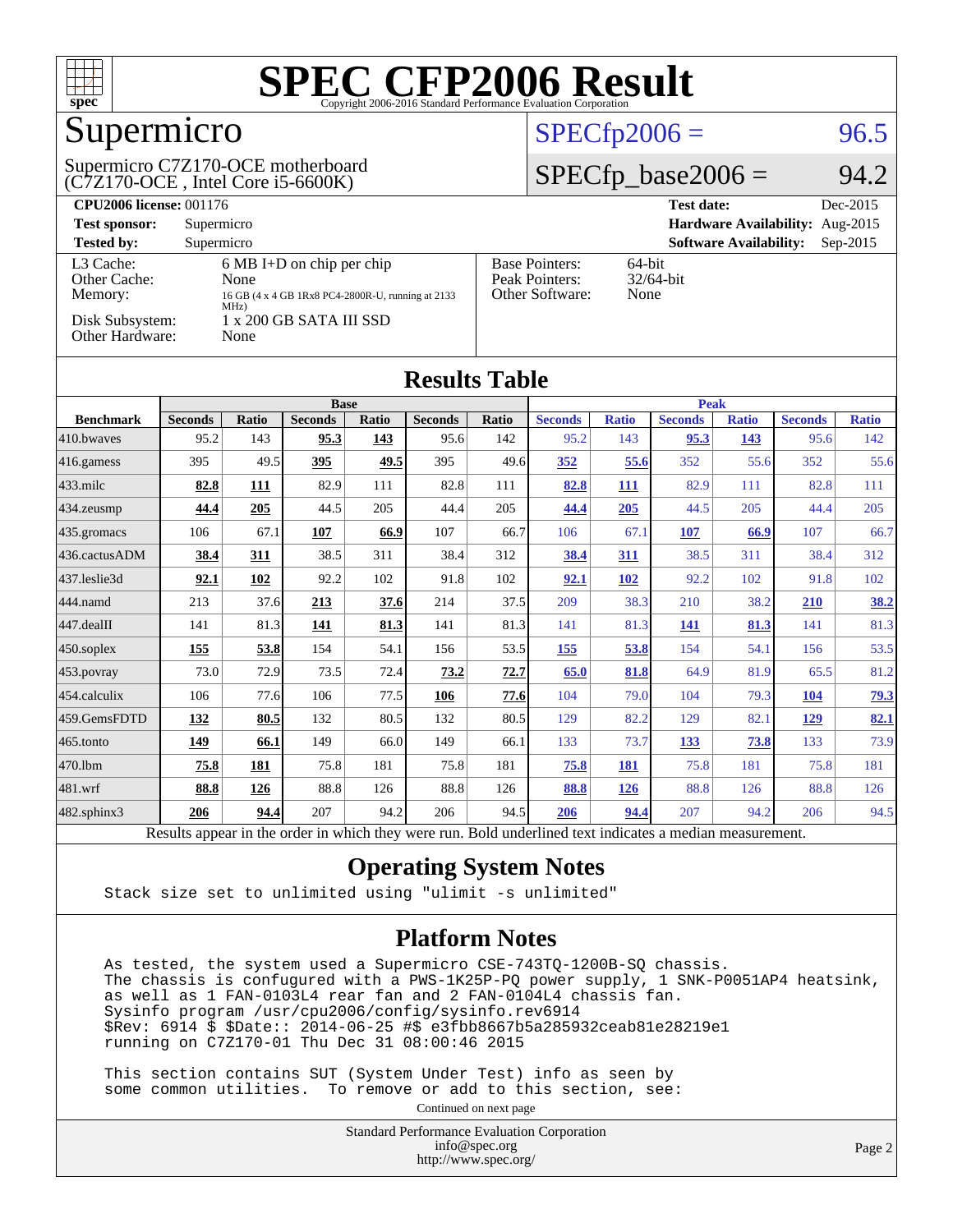

#### Supermicro

 $SPECTp2006 = 96.5$ 

(C7Z170-OCE , Intel Core i5-6600K) Supermicro C7Z170-OCE motherboard

 $SPECTp\_base2006 = 94.2$ 

#### **[CPU2006 license:](http://www.spec.org/auto/cpu2006/Docs/result-fields.html#CPU2006license)** 001176 **[Test date:](http://www.spec.org/auto/cpu2006/Docs/result-fields.html#Testdate)** Dec-2015

**[Test sponsor:](http://www.spec.org/auto/cpu2006/Docs/result-fields.html#Testsponsor)** Supermicro **[Hardware Availability:](http://www.spec.org/auto/cpu2006/Docs/result-fields.html#HardwareAvailability)** Aug-2015 **[Tested by:](http://www.spec.org/auto/cpu2006/Docs/result-fields.html#Testedby)** Supermicro **Supermicro [Software Availability:](http://www.spec.org/auto/cpu2006/Docs/result-fields.html#SoftwareAvailability)** Sep-2015

#### **[Platform Notes \(Continued\)](http://www.spec.org/auto/cpu2006/Docs/result-fields.html#PlatformNotes)**

 <http://www.spec.org/cpu2006/Docs/config.html#sysinfo> From /proc/cpuinfo model name : Intel(R) Core(TM) i5-6600K CPU @ 3.50GHz 1 "physical id"s (chips) 4 "processors" cores, siblings (Caution: counting these is hw and system dependent. The following excerpts from /proc/cpuinfo might not be reliable. Use with caution.) cpu cores : 4 siblings physical 0: cores 0 1 2 3 cache size : 6144 KB From /proc/meminfo

MemTotal: 16206804 kB<br>HugePages Total: 0 HugePages\_Total: 0 Hugepagesize: 2048 kB

From /etc/\*release\* /etc/\*version\*

 os-release: NAME="Red Hat Enterprise Linux Server" VERSION="7.1 (Maipo)" ID="rhel" ID\_LIKE="fedora" VERSION\_ID="7.1" PRETTY\_NAME="Red Hat Enterprise Linux Server 7.1 (Maipo)" ANSI\_COLOR="0;31" CPE\_NAME="cpe:/o:redhat:enterprise\_linux:7.1:GA:server" redhat-release: Red Hat Enterprise Linux Server release 7.1 (Maipo)

 system-release: Red Hat Enterprise Linux Server release 7.1 (Maipo) system-release-cpe: cpe:/o:redhat:enterprise\_linux:7.1:ga:server

 uname -a: Linux C7Z170-01 3.10.0-229.el7.x86\_64 #1 SMP Thu Jan 29 18:37:38 EST 2015 x86\_64 x86\_64 x86\_64 GNU/Linux

run-level 3 Dec 31 03:26

 SPEC is set to: /usr/cpu2006 Filesystem Type Size Used Avail Use% Mounted on<br>
/dev/sda2 xfs 183G 32G 151G 18% / /dev/sda2 xfs 183G 32G 151G 18% / Additional information from dmidecode:

 Warning: Use caution when you interpret this section. The 'dmidecode' program reads system data which is "intended to allow hardware to be accurately determined", but the intent may not be met, as there are frequent changes to hardware, firmware, and the "DMTF SMBIOS" standard.

 BIOS American Megatrends Inc. 1.0 12/14/2015 Memory: 4x 0420 F4-2800C16-4GRK 4 GB 1 rank 2133 MHz Continued on next page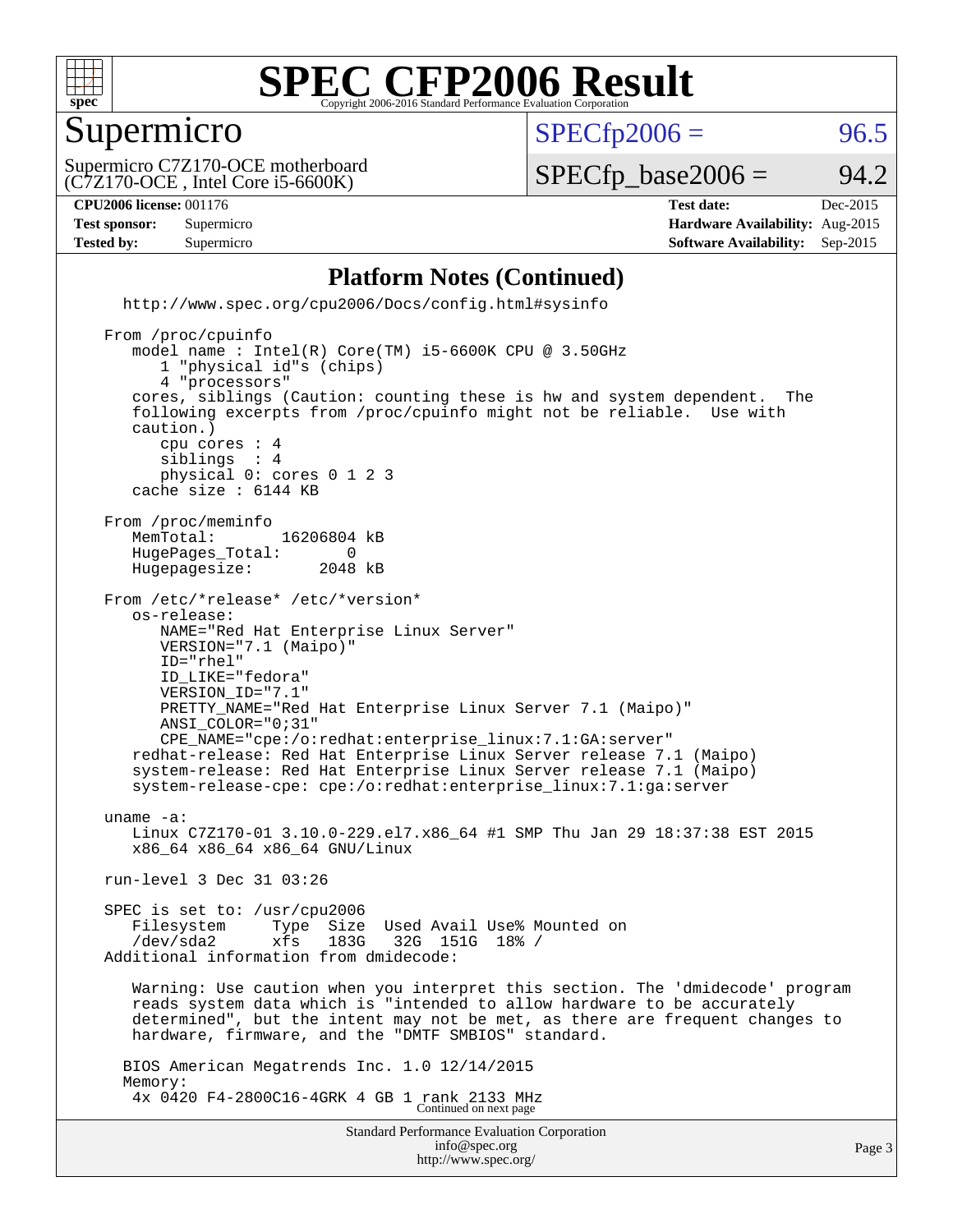

#### Supermicro

 $SPECTp2006 = 96.5$ 

(C7Z170-OCE , Intel Core i5-6600K) Supermicro C7Z170-OCE motherboard  $SPECfp\_base2006 = 94.2$ 

**[CPU2006 license:](http://www.spec.org/auto/cpu2006/Docs/result-fields.html#CPU2006license)** 001176 **[Test date:](http://www.spec.org/auto/cpu2006/Docs/result-fields.html#Testdate)** Dec-2015 **[Test sponsor:](http://www.spec.org/auto/cpu2006/Docs/result-fields.html#Testsponsor)** Supermicro **[Hardware Availability:](http://www.spec.org/auto/cpu2006/Docs/result-fields.html#HardwareAvailability)** Aug-2015 **[Tested by:](http://www.spec.org/auto/cpu2006/Docs/result-fields.html#Testedby)** Supermicro **Supermicro [Software Availability:](http://www.spec.org/auto/cpu2006/Docs/result-fields.html#SoftwareAvailability)** Sep-2015

#### **[Platform Notes \(Continued\)](http://www.spec.org/auto/cpu2006/Docs/result-fields.html#PlatformNotes)**

(End of data from sysinfo program)

#### **[General Notes](http://www.spec.org/auto/cpu2006/Docs/result-fields.html#GeneralNotes)**

Environment variables set by runspec before the start of the run: KMP\_AFFINITY = "granularity=fine,compact,1,0" LD\_LIBRARY\_PATH = "/usr/cpu2006/libs/32:/usr/cpu2006/libs/64:/usr/cpu2006/sh" OMP\_NUM\_THREADS = "4"

 Binaries compiled on a system with 1x Intel Core i5-4670K CPU + 32GB memory using RedHat EL 7.1 Transparent Huge Pages enabled with: echo always > /sys/kernel/mm/transparent\_hugepage/enabled

#### **[Base Compiler Invocation](http://www.spec.org/auto/cpu2006/Docs/result-fields.html#BaseCompilerInvocation)**

 $C$  benchmarks:<br>icc  $-m64$ 

[C++ benchmarks:](http://www.spec.org/auto/cpu2006/Docs/result-fields.html#CXXbenchmarks) [icpc -m64](http://www.spec.org/cpu2006/results/res2016q1/cpu2006-20160106-38548.flags.html#user_CXXbase_intel_icpc_64bit_bedb90c1146cab66620883ef4f41a67e)

[Fortran benchmarks](http://www.spec.org/auto/cpu2006/Docs/result-fields.html#Fortranbenchmarks): [ifort -m64](http://www.spec.org/cpu2006/results/res2016q1/cpu2006-20160106-38548.flags.html#user_FCbase_intel_ifort_64bit_ee9d0fb25645d0210d97eb0527dcc06e)

[Benchmarks using both Fortran and C](http://www.spec.org/auto/cpu2006/Docs/result-fields.html#BenchmarksusingbothFortranandC): [icc -m64](http://www.spec.org/cpu2006/results/res2016q1/cpu2006-20160106-38548.flags.html#user_CC_FCbase_intel_icc_64bit_0b7121f5ab7cfabee23d88897260401c) [ifort -m64](http://www.spec.org/cpu2006/results/res2016q1/cpu2006-20160106-38548.flags.html#user_CC_FCbase_intel_ifort_64bit_ee9d0fb25645d0210d97eb0527dcc06e)

#### **[Base Portability Flags](http://www.spec.org/auto/cpu2006/Docs/result-fields.html#BasePortabilityFlags)**

| 410.bwaves: -DSPEC CPU LP64                |  |
|--------------------------------------------|--|
| 416.gamess: -DSPEC_CPU_LP64                |  |
| 433.milc: -DSPEC CPU LP64                  |  |
| 434.zeusmp: -DSPEC_CPU_LP64                |  |
| 435.gromacs: -DSPEC_CPU_LP64 -nofor_main   |  |
| 436.cactusADM: -DSPEC CPU LP64 -nofor main |  |
| 437.leslie3d: -DSPEC CPU LP64              |  |
| 444.namd: - DSPEC_CPU_LP64                 |  |
| 447.dealII: -DSPEC CPU LP64                |  |
| 450.soplex: - DSPEC_CPU_LP64               |  |
| 453.povray: -DSPEC_CPU_LP64                |  |
| 454.calculix: -DSPEC_CPU_LP64 -nofor_main  |  |
| 459. GemsFDTD: - DSPEC CPU LP64            |  |
| 465.tonto: - DSPEC_CPU_LP64                |  |
| 470.1bm: - DSPEC CPU LP64                  |  |

Continued on next page

Standard Performance Evaluation Corporation [info@spec.org](mailto:info@spec.org) <http://www.spec.org/>

Page 4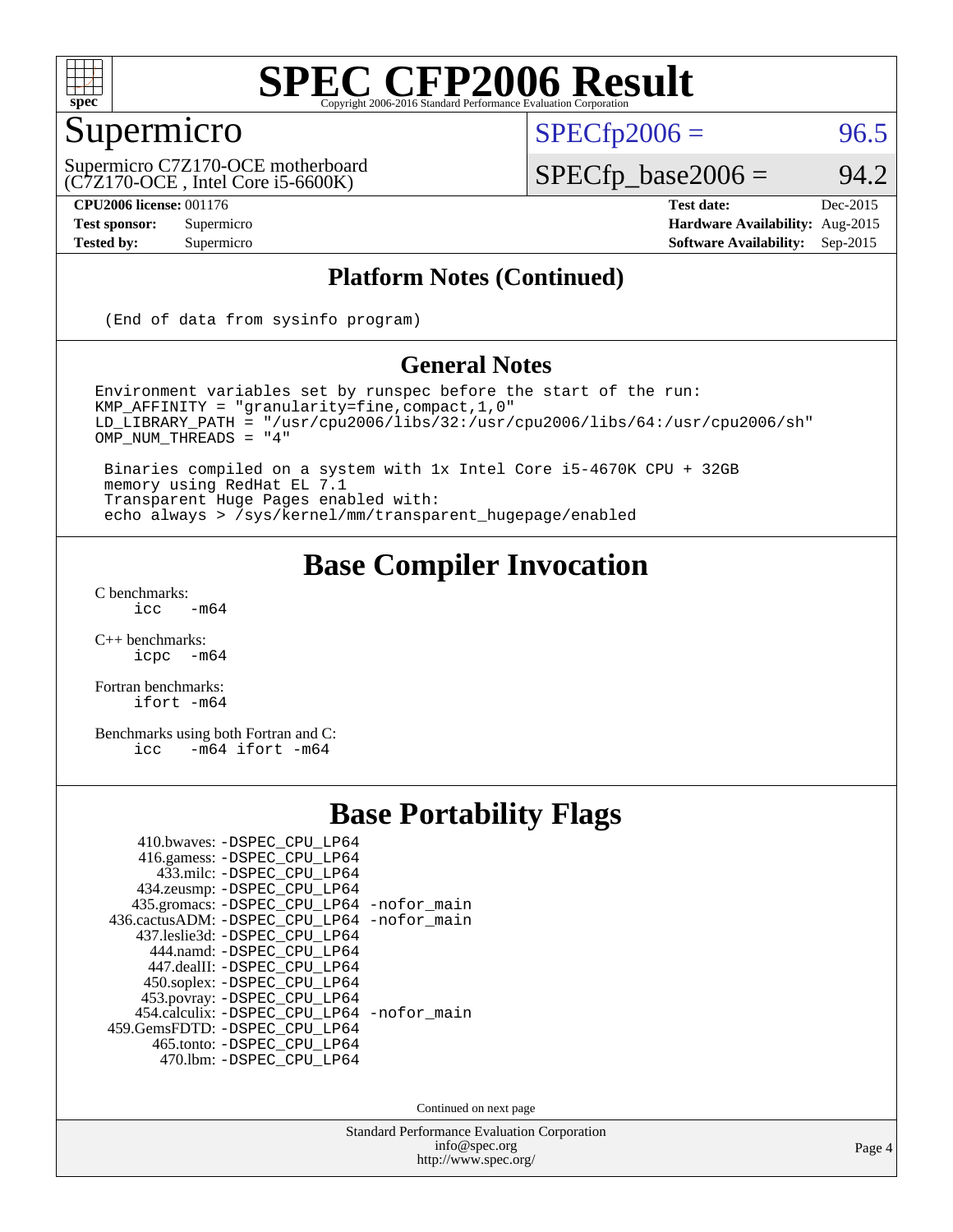

#### Supermicro

 $SPECTp2006 = 96.5$ 

(C7Z170-OCE , Intel Core i5-6600K) Supermicro C7Z170-OCE motherboard  $SPECTp\_base2006 = 94.2$ 

**[CPU2006 license:](http://www.spec.org/auto/cpu2006/Docs/result-fields.html#CPU2006license)** 001176 **[Test date:](http://www.spec.org/auto/cpu2006/Docs/result-fields.html#Testdate)** Dec-2015 **[Test sponsor:](http://www.spec.org/auto/cpu2006/Docs/result-fields.html#Testsponsor)** Supermicro **[Hardware Availability:](http://www.spec.org/auto/cpu2006/Docs/result-fields.html#HardwareAvailability)** Aug-2015 **[Tested by:](http://www.spec.org/auto/cpu2006/Docs/result-fields.html#Testedby)** Supermicro **[Software Availability:](http://www.spec.org/auto/cpu2006/Docs/result-fields.html#SoftwareAvailability)** Sep-2015

#### **[Base Portability Flags \(Continued\)](http://www.spec.org/auto/cpu2006/Docs/result-fields.html#BasePortabilityFlags)**

 481.wrf: [-DSPEC\\_CPU\\_LP64](http://www.spec.org/cpu2006/results/res2016q1/cpu2006-20160106-38548.flags.html#suite_basePORTABILITY481_wrf_DSPEC_CPU_LP64) [-DSPEC\\_CPU\\_CASE\\_FLAG](http://www.spec.org/cpu2006/results/res2016q1/cpu2006-20160106-38548.flags.html#b481.wrf_baseCPORTABILITY_DSPEC_CPU_CASE_FLAG) [-DSPEC\\_CPU\\_LINUX](http://www.spec.org/cpu2006/results/res2016q1/cpu2006-20160106-38548.flags.html#b481.wrf_baseCPORTABILITY_DSPEC_CPU_LINUX) 482.sphinx3: [-DSPEC\\_CPU\\_LP64](http://www.spec.org/cpu2006/results/res2016q1/cpu2006-20160106-38548.flags.html#suite_basePORTABILITY482_sphinx3_DSPEC_CPU_LP64)

#### **[Base Optimization Flags](http://www.spec.org/auto/cpu2006/Docs/result-fields.html#BaseOptimizationFlags)**

[C benchmarks](http://www.spec.org/auto/cpu2006/Docs/result-fields.html#Cbenchmarks): [-xCORE-AVX2](http://www.spec.org/cpu2006/results/res2016q1/cpu2006-20160106-38548.flags.html#user_CCbase_f-xAVX2_5f5fc0cbe2c9f62c816d3e45806c70d7) [-ipo](http://www.spec.org/cpu2006/results/res2016q1/cpu2006-20160106-38548.flags.html#user_CCbase_f-ipo) [-O3](http://www.spec.org/cpu2006/results/res2016q1/cpu2006-20160106-38548.flags.html#user_CCbase_f-O3) [-no-prec-div](http://www.spec.org/cpu2006/results/res2016q1/cpu2006-20160106-38548.flags.html#user_CCbase_f-no-prec-div) [-parallel](http://www.spec.org/cpu2006/results/res2016q1/cpu2006-20160106-38548.flags.html#user_CCbase_f-parallel) [-opt-prefetch](http://www.spec.org/cpu2006/results/res2016q1/cpu2006-20160106-38548.flags.html#user_CCbase_f-opt-prefetch) [-ansi-alias](http://www.spec.org/cpu2006/results/res2016q1/cpu2006-20160106-38548.flags.html#user_CCbase_f-ansi-alias) [C++ benchmarks:](http://www.spec.org/auto/cpu2006/Docs/result-fields.html#CXXbenchmarks) [-xCORE-AVX2](http://www.spec.org/cpu2006/results/res2016q1/cpu2006-20160106-38548.flags.html#user_CXXbase_f-xAVX2_5f5fc0cbe2c9f62c816d3e45806c70d7) [-ipo](http://www.spec.org/cpu2006/results/res2016q1/cpu2006-20160106-38548.flags.html#user_CXXbase_f-ipo) [-O3](http://www.spec.org/cpu2006/results/res2016q1/cpu2006-20160106-38548.flags.html#user_CXXbase_f-O3) [-no-prec-div](http://www.spec.org/cpu2006/results/res2016q1/cpu2006-20160106-38548.flags.html#user_CXXbase_f-no-prec-div) [-opt-prefetch](http://www.spec.org/cpu2006/results/res2016q1/cpu2006-20160106-38548.flags.html#user_CXXbase_f-opt-prefetch) [-ansi-alias](http://www.spec.org/cpu2006/results/res2016q1/cpu2006-20160106-38548.flags.html#user_CXXbase_f-ansi-alias)

[Fortran benchmarks](http://www.spec.org/auto/cpu2006/Docs/result-fields.html#Fortranbenchmarks): [-xCORE-AVX2](http://www.spec.org/cpu2006/results/res2016q1/cpu2006-20160106-38548.flags.html#user_FCbase_f-xAVX2_5f5fc0cbe2c9f62c816d3e45806c70d7) [-ipo](http://www.spec.org/cpu2006/results/res2016q1/cpu2006-20160106-38548.flags.html#user_FCbase_f-ipo) [-O3](http://www.spec.org/cpu2006/results/res2016q1/cpu2006-20160106-38548.flags.html#user_FCbase_f-O3) [-no-prec-div](http://www.spec.org/cpu2006/results/res2016q1/cpu2006-20160106-38548.flags.html#user_FCbase_f-no-prec-div) [-parallel](http://www.spec.org/cpu2006/results/res2016q1/cpu2006-20160106-38548.flags.html#user_FCbase_f-parallel) [-opt-prefetch](http://www.spec.org/cpu2006/results/res2016q1/cpu2006-20160106-38548.flags.html#user_FCbase_f-opt-prefetch)

[Benchmarks using both Fortran and C](http://www.spec.org/auto/cpu2006/Docs/result-fields.html#BenchmarksusingbothFortranandC): [-xCORE-AVX2](http://www.spec.org/cpu2006/results/res2016q1/cpu2006-20160106-38548.flags.html#user_CC_FCbase_f-xAVX2_5f5fc0cbe2c9f62c816d3e45806c70d7) [-ipo](http://www.spec.org/cpu2006/results/res2016q1/cpu2006-20160106-38548.flags.html#user_CC_FCbase_f-ipo) [-O3](http://www.spec.org/cpu2006/results/res2016q1/cpu2006-20160106-38548.flags.html#user_CC_FCbase_f-O3) [-no-prec-div](http://www.spec.org/cpu2006/results/res2016q1/cpu2006-20160106-38548.flags.html#user_CC_FCbase_f-no-prec-div) [-parallel](http://www.spec.org/cpu2006/results/res2016q1/cpu2006-20160106-38548.flags.html#user_CC_FCbase_f-parallel) [-opt-prefetch](http://www.spec.org/cpu2006/results/res2016q1/cpu2006-20160106-38548.flags.html#user_CC_FCbase_f-opt-prefetch) [-ansi-alias](http://www.spec.org/cpu2006/results/res2016q1/cpu2006-20160106-38548.flags.html#user_CC_FCbase_f-ansi-alias)

#### **[Peak Compiler Invocation](http://www.spec.org/auto/cpu2006/Docs/result-fields.html#PeakCompilerInvocation)**

[C benchmarks](http://www.spec.org/auto/cpu2006/Docs/result-fields.html#Cbenchmarks):  $\text{icc}$   $-\text{m64}$ 

[C++ benchmarks:](http://www.spec.org/auto/cpu2006/Docs/result-fields.html#CXXbenchmarks) [icpc -m64](http://www.spec.org/cpu2006/results/res2016q1/cpu2006-20160106-38548.flags.html#user_CXXpeak_intel_icpc_64bit_bedb90c1146cab66620883ef4f41a67e)

[Fortran benchmarks](http://www.spec.org/auto/cpu2006/Docs/result-fields.html#Fortranbenchmarks): [ifort -m64](http://www.spec.org/cpu2006/results/res2016q1/cpu2006-20160106-38548.flags.html#user_FCpeak_intel_ifort_64bit_ee9d0fb25645d0210d97eb0527dcc06e)

[Benchmarks using both Fortran and C](http://www.spec.org/auto/cpu2006/Docs/result-fields.html#BenchmarksusingbothFortranandC):<br>icc -m64 if ort -m64  $-m64$  ifort  $-m64$ 

#### **[Peak Portability Flags](http://www.spec.org/auto/cpu2006/Docs/result-fields.html#PeakPortabilityFlags)**

Same as Base Portability Flags

#### **[Peak Optimization Flags](http://www.spec.org/auto/cpu2006/Docs/result-fields.html#PeakOptimizationFlags)**

[C benchmarks](http://www.spec.org/auto/cpu2006/Docs/result-fields.html#Cbenchmarks):

Continued on next page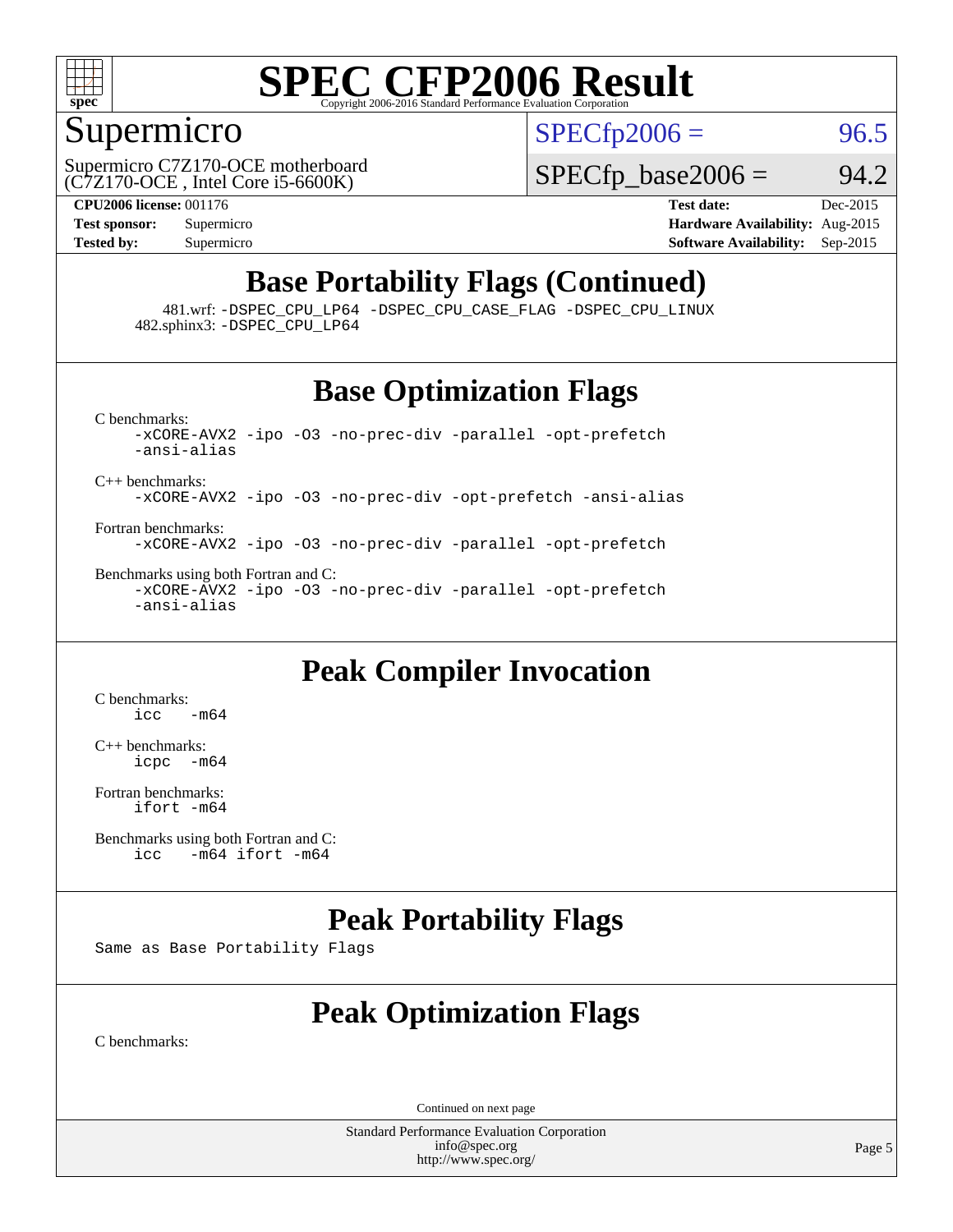

Supermicro

 $SPECTp2006 = 96.5$ 

(C7Z170-OCE , Intel Core i5-6600K) Supermicro C7Z170-OCE motherboard  $SPECTp\_base2006 = 94.2$ 

**[CPU2006 license:](http://www.spec.org/auto/cpu2006/Docs/result-fields.html#CPU2006license)** 001176 **[Test date:](http://www.spec.org/auto/cpu2006/Docs/result-fields.html#Testdate)** Dec-2015 **[Test sponsor:](http://www.spec.org/auto/cpu2006/Docs/result-fields.html#Testsponsor)** Supermicro **[Hardware Availability:](http://www.spec.org/auto/cpu2006/Docs/result-fields.html#HardwareAvailability)** Aug-2015 **[Tested by:](http://www.spec.org/auto/cpu2006/Docs/result-fields.html#Testedby)** Supermicro **[Software Availability:](http://www.spec.org/auto/cpu2006/Docs/result-fields.html#SoftwareAvailability)** Sep-2015

### **[Peak Optimization Flags \(Continued\)](http://www.spec.org/auto/cpu2006/Docs/result-fields.html#PeakOptimizationFlags)**

433.milc: basepeak = yes

 $470$ .lbm: basepeak = yes

 $482$ .sphinx3: basepeak = yes

[C++ benchmarks:](http://www.spec.org/auto/cpu2006/Docs/result-fields.html#CXXbenchmarks)

 444.namd: [-xCORE-AVX2](http://www.spec.org/cpu2006/results/res2016q1/cpu2006-20160106-38548.flags.html#user_peakPASS2_CXXFLAGSPASS2_LDFLAGS444_namd_f-xAVX2_5f5fc0cbe2c9f62c816d3e45806c70d7)(pass 2) [-prof-gen:threadsafe](http://www.spec.org/cpu2006/results/res2016q1/cpu2006-20160106-38548.flags.html#user_peakPASS1_CXXFLAGSPASS1_LDFLAGS444_namd_prof_gen_21a26eb79f378b550acd7bec9fe4467a)(pass 1) [-ipo](http://www.spec.org/cpu2006/results/res2016q1/cpu2006-20160106-38548.flags.html#user_peakPASS2_CXXFLAGSPASS2_LDFLAGS444_namd_f-ipo)(pass 2) [-O3](http://www.spec.org/cpu2006/results/res2016q1/cpu2006-20160106-38548.flags.html#user_peakPASS2_CXXFLAGSPASS2_LDFLAGS444_namd_f-O3)(pass 2) [-no-prec-div](http://www.spec.org/cpu2006/results/res2016q1/cpu2006-20160106-38548.flags.html#user_peakPASS2_CXXFLAGSPASS2_LDFLAGS444_namd_f-no-prec-div)(pass 2) [-par-num-threads=1](http://www.spec.org/cpu2006/results/res2016q1/cpu2006-20160106-38548.flags.html#user_peakPASS1_CXXFLAGSPASS1_LDFLAGS444_namd_par_num_threads_786a6ff141b4e9e90432e998842df6c2)(pass 1) [-prof-use](http://www.spec.org/cpu2006/results/res2016q1/cpu2006-20160106-38548.flags.html#user_peakPASS2_CXXFLAGSPASS2_LDFLAGS444_namd_prof_use_bccf7792157ff70d64e32fe3e1250b55)(pass 2) [-fno-alias](http://www.spec.org/cpu2006/results/res2016q1/cpu2006-20160106-38548.flags.html#user_peakCXXOPTIMIZEOPTIMIZE444_namd_f-no-alias_694e77f6c5a51e658e82ccff53a9e63a) [-auto-ilp32](http://www.spec.org/cpu2006/results/res2016q1/cpu2006-20160106-38548.flags.html#user_peakCXXOPTIMIZE444_namd_f-auto-ilp32)

447.dealII: basepeak = yes

 $450$ .soplex: basepeak = yes

 453.povray: [-xCORE-AVX2](http://www.spec.org/cpu2006/results/res2016q1/cpu2006-20160106-38548.flags.html#user_peakPASS2_CXXFLAGSPASS2_LDFLAGS453_povray_f-xAVX2_5f5fc0cbe2c9f62c816d3e45806c70d7)(pass 2) [-prof-gen:threadsafe](http://www.spec.org/cpu2006/results/res2016q1/cpu2006-20160106-38548.flags.html#user_peakPASS1_CXXFLAGSPASS1_LDFLAGS453_povray_prof_gen_21a26eb79f378b550acd7bec9fe4467a)(pass 1)  $-ipo(pass 2) -\overline{O3(pass 2)}$  $-ipo(pass 2) -\overline{O3(pass 2)}$  [-no-prec-div](http://www.spec.org/cpu2006/results/res2016q1/cpu2006-20160106-38548.flags.html#user_peakPASS2_CXXFLAGSPASS2_LDFLAGS453_povray_f-no-prec-div)(pass 2) [-par-num-threads=1](http://www.spec.org/cpu2006/results/res2016q1/cpu2006-20160106-38548.flags.html#user_peakPASS1_CXXFLAGSPASS1_LDFLAGS453_povray_par_num_threads_786a6ff141b4e9e90432e998842df6c2)(pass 1) [-prof-use](http://www.spec.org/cpu2006/results/res2016q1/cpu2006-20160106-38548.flags.html#user_peakPASS2_CXXFLAGSPASS2_LDFLAGS453_povray_prof_use_bccf7792157ff70d64e32fe3e1250b55)(pass 2) [-unroll4](http://www.spec.org/cpu2006/results/res2016q1/cpu2006-20160106-38548.flags.html#user_peakCXXOPTIMIZE453_povray_f-unroll_4e5e4ed65b7fd20bdcd365bec371b81f) [-ansi-alias](http://www.spec.org/cpu2006/results/res2016q1/cpu2006-20160106-38548.flags.html#user_peakCXXOPTIMIZE453_povray_f-ansi-alias)

[Fortran benchmarks](http://www.spec.org/auto/cpu2006/Docs/result-fields.html#Fortranbenchmarks):

 $410.bwaves: basepeak = yes$  416.gamess: [-xCORE-AVX2](http://www.spec.org/cpu2006/results/res2016q1/cpu2006-20160106-38548.flags.html#user_peakPASS2_FFLAGSPASS2_LDFLAGS416_gamess_f-xAVX2_5f5fc0cbe2c9f62c816d3e45806c70d7)(pass 2) [-prof-gen:threadsafe](http://www.spec.org/cpu2006/results/res2016q1/cpu2006-20160106-38548.flags.html#user_peakPASS1_FFLAGSPASS1_LDFLAGS416_gamess_prof_gen_21a26eb79f378b550acd7bec9fe4467a)(pass 1)  $-i\text{po}(pass 2) -\tilde{O}3(pass 2)$  [-no-prec-div](http://www.spec.org/cpu2006/results/res2016q1/cpu2006-20160106-38548.flags.html#user_peakPASS2_FFLAGSPASS2_LDFLAGS416_gamess_f-no-prec-div)(pass 2) [-par-num-threads=1](http://www.spec.org/cpu2006/results/res2016q1/cpu2006-20160106-38548.flags.html#user_peakPASS1_FFLAGSPASS1_LDFLAGS416_gamess_par_num_threads_786a6ff141b4e9e90432e998842df6c2)(pass 1) [-prof-use](http://www.spec.org/cpu2006/results/res2016q1/cpu2006-20160106-38548.flags.html#user_peakPASS2_FFLAGSPASS2_LDFLAGS416_gamess_prof_use_bccf7792157ff70d64e32fe3e1250b55)(pass 2) [-unroll2](http://www.spec.org/cpu2006/results/res2016q1/cpu2006-20160106-38548.flags.html#user_peakOPTIMIZE416_gamess_f-unroll_784dae83bebfb236979b41d2422d7ec2) [-inline-level=0](http://www.spec.org/cpu2006/results/res2016q1/cpu2006-20160106-38548.flags.html#user_peakOPTIMIZE416_gamess_f-inline-level_318d07a09274ad25e8d15dbfaa68ba50) [-scalar-rep-](http://www.spec.org/cpu2006/results/res2016q1/cpu2006-20160106-38548.flags.html#user_peakOPTIMIZE416_gamess_f-disablescalarrep_abbcad04450fb118e4809c81d83c8a1d)

434.zeusmp: basepeak = yes

437.leslie3d: basepeak = yes

 459.GemsFDTD: [-xCORE-AVX2](http://www.spec.org/cpu2006/results/res2016q1/cpu2006-20160106-38548.flags.html#user_peakPASS2_FFLAGSPASS2_LDFLAGS459_GemsFDTD_f-xAVX2_5f5fc0cbe2c9f62c816d3e45806c70d7)(pass 2) [-prof-gen:threadsafe](http://www.spec.org/cpu2006/results/res2016q1/cpu2006-20160106-38548.flags.html#user_peakPASS1_FFLAGSPASS1_LDFLAGS459_GemsFDTD_prof_gen_21a26eb79f378b550acd7bec9fe4467a)(pass 1) [-ipo](http://www.spec.org/cpu2006/results/res2016q1/cpu2006-20160106-38548.flags.html#user_peakPASS2_FFLAGSPASS2_LDFLAGS459_GemsFDTD_f-ipo)(pass 2) [-O3](http://www.spec.org/cpu2006/results/res2016q1/cpu2006-20160106-38548.flags.html#user_peakPASS2_FFLAGSPASS2_LDFLAGS459_GemsFDTD_f-O3)(pass 2) [-no-prec-div](http://www.spec.org/cpu2006/results/res2016q1/cpu2006-20160106-38548.flags.html#user_peakPASS2_FFLAGSPASS2_LDFLAGS459_GemsFDTD_f-no-prec-div)(pass 2) [-par-num-threads=1](http://www.spec.org/cpu2006/results/res2016q1/cpu2006-20160106-38548.flags.html#user_peakPASS1_FFLAGSPASS1_LDFLAGS459_GemsFDTD_par_num_threads_786a6ff141b4e9e90432e998842df6c2)(pass 1) [-prof-use](http://www.spec.org/cpu2006/results/res2016q1/cpu2006-20160106-38548.flags.html#user_peakPASS2_FFLAGSPASS2_LDFLAGS459_GemsFDTD_prof_use_bccf7792157ff70d64e32fe3e1250b55)(pass 2) [-unroll2](http://www.spec.org/cpu2006/results/res2016q1/cpu2006-20160106-38548.flags.html#user_peakOPTIMIZE459_GemsFDTD_f-unroll_784dae83bebfb236979b41d2422d7ec2) [-inline-level=0](http://www.spec.org/cpu2006/results/res2016q1/cpu2006-20160106-38548.flags.html#user_peakOPTIMIZE459_GemsFDTD_f-inline-level_318d07a09274ad25e8d15dbfaa68ba50) [-opt-prefetch](http://www.spec.org/cpu2006/results/res2016q1/cpu2006-20160106-38548.flags.html#user_peakOPTIMIZE459_GemsFDTD_f-opt-prefetch) [-parallel](http://www.spec.org/cpu2006/results/res2016q1/cpu2006-20160106-38548.flags.html#user_peakOPTIMIZE459_GemsFDTD_f-parallel)

 465.tonto: [-xCORE-AVX2](http://www.spec.org/cpu2006/results/res2016q1/cpu2006-20160106-38548.flags.html#user_peakPASS2_FFLAGSPASS2_LDFLAGS465_tonto_f-xAVX2_5f5fc0cbe2c9f62c816d3e45806c70d7)(pass 2) [-prof-gen:threadsafe](http://www.spec.org/cpu2006/results/res2016q1/cpu2006-20160106-38548.flags.html#user_peakPASS1_FFLAGSPASS1_LDFLAGS465_tonto_prof_gen_21a26eb79f378b550acd7bec9fe4467a)(pass 1)  $-i\text{po}(pass 2) -\overline{0}3(pass 2) -no-prec-div(pass 2)$  $-i\text{po}(pass 2) -\overline{0}3(pass 2) -no-prec-div(pass 2)$  $-i\text{po}(pass 2) -\overline{0}3(pass 2) -no-prec-div(pass 2)$ [-par-num-threads=1](http://www.spec.org/cpu2006/results/res2016q1/cpu2006-20160106-38548.flags.html#user_peakPASS1_FFLAGSPASS1_LDFLAGS465_tonto_par_num_threads_786a6ff141b4e9e90432e998842df6c2)(pass 1) [-prof-use](http://www.spec.org/cpu2006/results/res2016q1/cpu2006-20160106-38548.flags.html#user_peakPASS2_FFLAGSPASS2_LDFLAGS465_tonto_prof_use_bccf7792157ff70d64e32fe3e1250b55)(pass 2) [-inline-calloc](http://www.spec.org/cpu2006/results/res2016q1/cpu2006-20160106-38548.flags.html#user_peakOPTIMIZE465_tonto_f-inline-calloc) [-opt-malloc-options=3](http://www.spec.org/cpu2006/results/res2016q1/cpu2006-20160106-38548.flags.html#user_peakOPTIMIZE465_tonto_f-opt-malloc-options_13ab9b803cf986b4ee62f0a5998c2238) [-auto](http://www.spec.org/cpu2006/results/res2016q1/cpu2006-20160106-38548.flags.html#user_peakOPTIMIZE465_tonto_f-auto) [-unroll4](http://www.spec.org/cpu2006/results/res2016q1/cpu2006-20160106-38548.flags.html#user_peakOPTIMIZE465_tonto_f-unroll_4e5e4ed65b7fd20bdcd365bec371b81f)

[Benchmarks using both Fortran and C](http://www.spec.org/auto/cpu2006/Docs/result-fields.html#BenchmarksusingbothFortranandC):

435.gromacs: basepeak = yes

Continued on next page